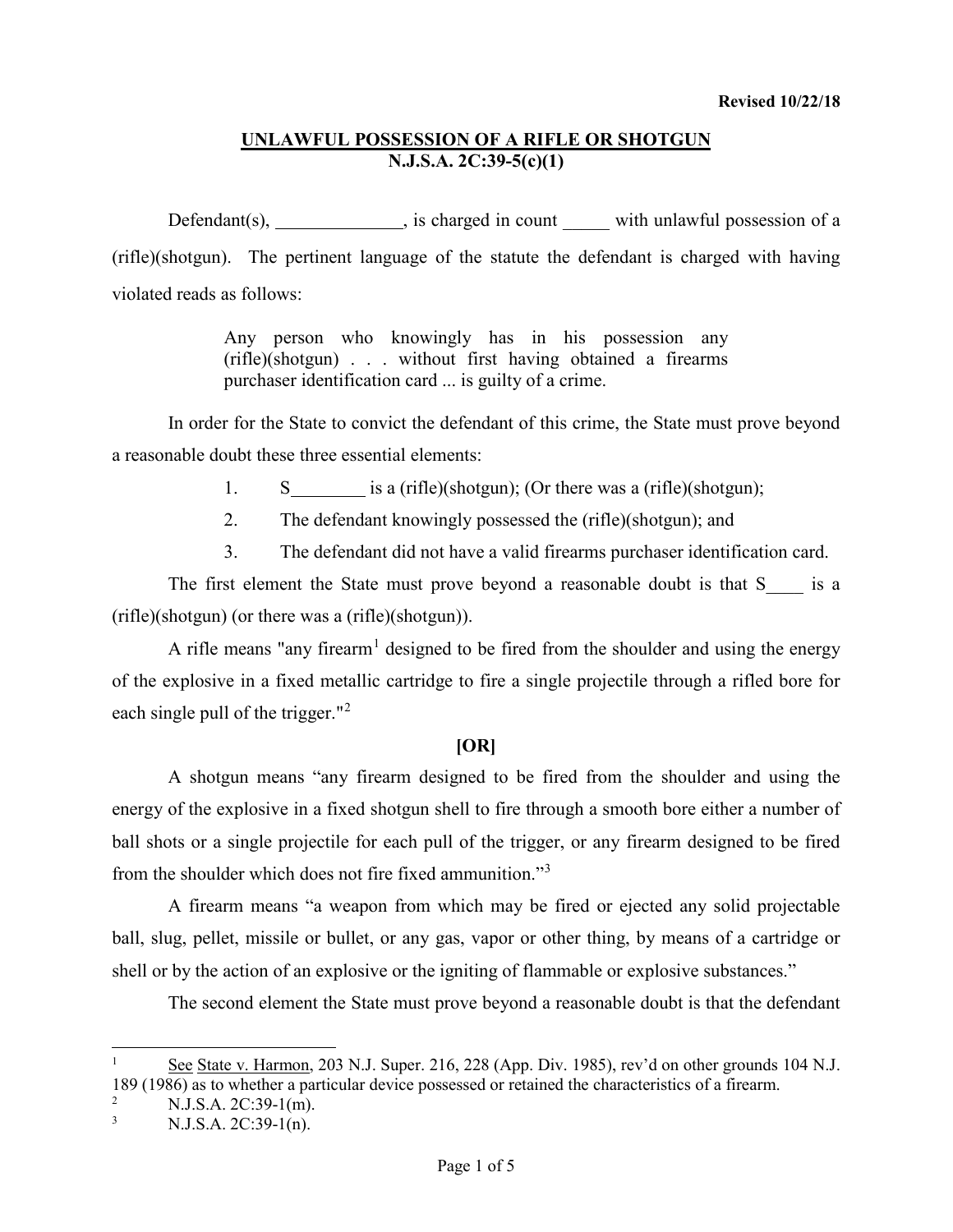knowingly possessed the (rifle)(shotgun).

A person acts knowingly with respect to the nature of his/her conduct or the attendant circumstances if he/she is aware that his/her conduct is of that nature, or that such circumstances exist, or he/she is aware of a high probability of their existence. A person acts knowingly with respect to a result of his/her conduct if he/she is aware that it is practically certain that his/her conduct will cause such a result. "Knowingly," "with knowledge" or equivalent terms have the same meaning. A person acts knowingly with respect to his/her conduct if he/she is aware that his/her conduct is of that nature. You must determine whether the defendant was aware of the nature of his/her conduct in this case. Since knowledge is a state of mind and cannot be seen and can only be determined by inference from conduct, words or acts, it can rarely be proved directly. Therefore, it is not necessary that witnesses be produced by the State to testify that a defendant said he/she knowingly did something. His/Her knowledge may be gathered from his/her acts and his/her conduct, and from all the surrounding circumstances reflected in the evidence you have heard and seen in this case. That is, you must be convinced beyond a reasonable doubt that the defendant in this case was aware that he/she had a (rifle)(shotgun) in his/her possession.

The word "possess" as used in criminal statutes signifies a knowing, intentional control of a designated thing, accompanied by a knowledge of its character.

Thus, the person must know or be aware that he/she possesses the item in this case a (rifle)(shotgun), and he/she must know what it is that he/she possesses or controls that it is a (rifle)(shotgun).

[Where applicable charge the following: this possession cannot merely be a passing control that is fleeting or uncertain in its nature.<sup>[4](#page-1-0)</sup>] In other words, to "possess" within the meaning of the law, the defendant must knowingly procure or receive the item possessed or be aware of his/her control thereof for a sufficient period of time to have been able to relinquish his/her control if he/she chose to do so.

A person may possess a (rifle)(shotgun) even though it was not physically on his/her person at the time of the arrest, if he/she had in fact, at some time prior to his/her arrest, control over it.

<span id="page-1-0"></span><sup>&</sup>lt;sup>4</sup> If issue of temporary possession see N.J.S.A. 2C:39-5(g)(1)(2).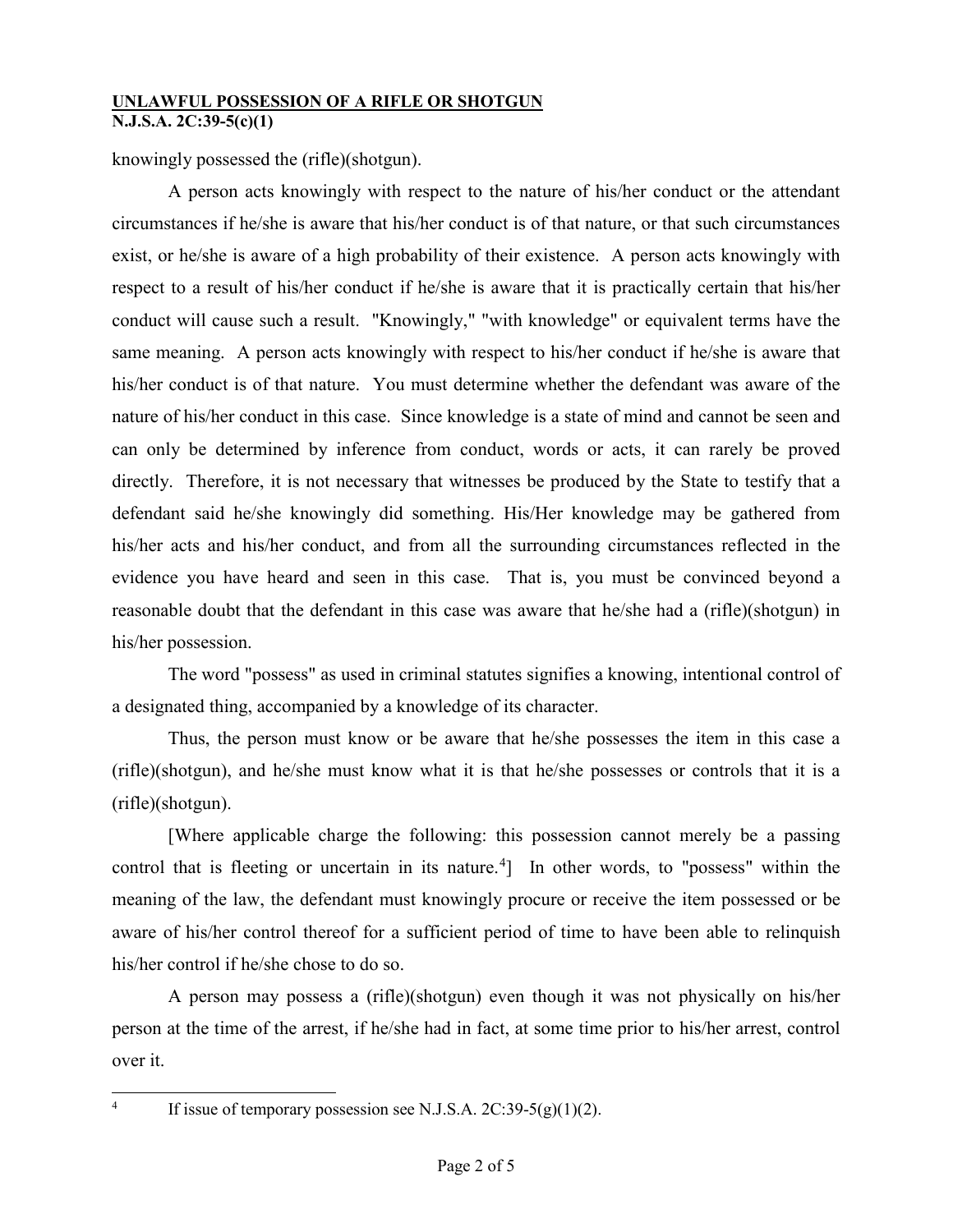Possession means a conscious, knowing possession, either actual or constructive.

# **[CHARGE THOSE FOLLOWING PARAGRAPHS AS THEY APPLY TO YOUR CASE]**

# **ACTUAL POSSESSION**

A person is in actual possession of a particular article or thing when he/she knows what it is: that is, he/she has knowledge of its character and knowingly has it on his/her person at a given time.

# **CONSTRUCTIVE POSSESSION**

Possession may be constructive instead of actual. As I just stated, a person who, with knowledge of its character, knowingly has direct physical control over a thing, at a given time, is in actual possession of it.

Constructive possession means possession in which the possessor does not physically have the item on his or her person but is aware that the item is present and is able to and has the intention to exercise control over it. So, someone who has knowledge of the character of an item and knowingly has both the power and the intention at a given time to exercise control over it, either directly or through another person or persons, is then in constructive possession of that item.

# **[MERE PRESENCE – Read if Appropriate[5\]](#page-2-0)**

Defendant's mere presence at or near a place where [contraband] is/are discovered is not in itself, without more, proof beyond a reasonable doubt that defendant was in constructive possession of [that contraband]. It is, however, a circumstance to be considered with the other evidence in determining whether the State has proven possession of the [contraband] beyond a reasonable doubt.

Where defendant is one of the persons found in the area where [contraband] is/are discovered, you may not conclude, without more, that the State has proven beyond a reasonable doubt that he/she had possession of the [contraband] unless there are other circumstance(s) tending to permit such an inference to be drawn.<sup>[6](#page-2-1)</sup> Such evidence can include, but is not limited to [choose as appropriate]: placement and accessibility of the [contraband]; defendant's access to

<span id="page-2-0"></span> <sup>5</sup> <sup>5</sup> State v. Randolph, 228 N.J. 566, 590-93 (2017).

<span id="page-2-1"></span><sup>6</sup> State v. Jackson, 326 N.J. Super. 276, 280 (App. Div. 1999); See State v. Brown, 80 N.J. 587, 593 (1979) and State v. Sapp, 71 N.J. 476 (1976), rev'g on dissent 144 N.J. Super. 455, 460 (1975).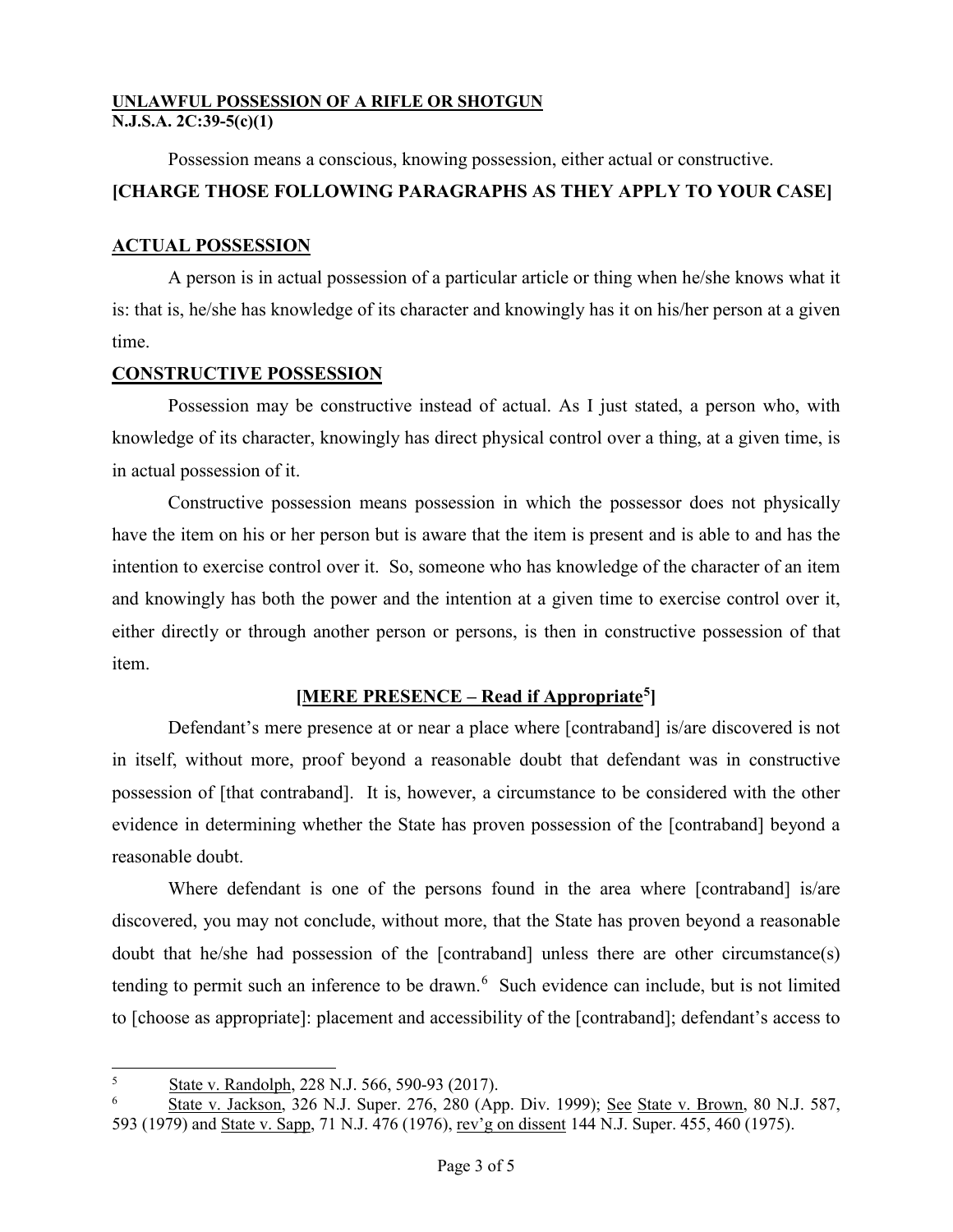and connection with the place where the [contraband] was/were found; his/her proximity to the place where the [contraband] was/were found; his/her demeanor when confronted by police after the [contraband] was/were found; whether defendant made any inculpatory statements after the [contraband] was/were found; whether defendant possessed other [contraband] on his/her person or property when the [contraband] was/were found; [any other evidence deemed part of the totality of circumstances].[7](#page-3-0)

In summary, the State must prove more than defendant's mere presence at the time that the [contraband] was/were found. There must be other circumstance(s) tying defendant to the [contraband] in order for the State to prove constructive possession beyond a reasonable doubt.<sup>[8](#page-3-1)</sup>

# **JOINT POSSESSION**

Possession may be sole or joint. If one person alone has actual or constructive possession of an item, possession is sole. If two or more persons share actual or constructive possession of an item, possession is joint.

The third element that the State must prove beyond a reasonable doubt is the defendant did not have a valid firearms purchaser identification card. If you find that the defendant knowingly possessed the (rifle)(shotgun), and that there is no evidence that defendant had a valid firearm purchaser identification card, then you may infer,<sup>[9](#page-3-2)</sup> if you think it appropriate to do so based upon the facts presented, that defendant had no such firearms purchaser identification card. Note, however, that as with all other elements, the State bears the burden of showing beyond a reasonable doubt the lack of a valid firearms identification card, and you may apply the inference only if you feel it appropriate to do so under all the facts and circumstances.

If you find that the State has failed to prove any one of the elements of the crime beyond a reasonable doubt, your verdict must be "not guilty."

If, on the other hand, you find that the State has proven all of the elements of the crime

<span id="page-3-0"></span>State v. Randolph, 228 N.J. at 590-93, citing State v. Palacio, 111 N.J. 543, 549-54 (1988) and State v. Shipp, 216 N.J. Super. 662, 664-66 (App. Div. 1987). See Palacio, Shipp, and State v. Montesano, 298 N.J. Super. 597, 615 (App. Div. 1997), certif. denied 150 N.J. 27 (1997), for circumstances more specifically related to presence in or near an automobile in which drugs are found.

<span id="page-3-1"></span><sup>8</sup> State v. Whyte, 265 N.J. Super. 518, 523 (App. Div. 1992), aff'd o.b. 133 N.J. 481 (1993); Jackson, 326 N.J. Super. at 280.

<span id="page-3-2"></span>See N.J.S.A. 2C:39-2(b). If issue is possession of a firearm by multiple occupants of a vehicle, see N.J.S.A. 2C:39-2(a). See also State v. Ingram, 98 N.J. 489, 497-500 (1985).